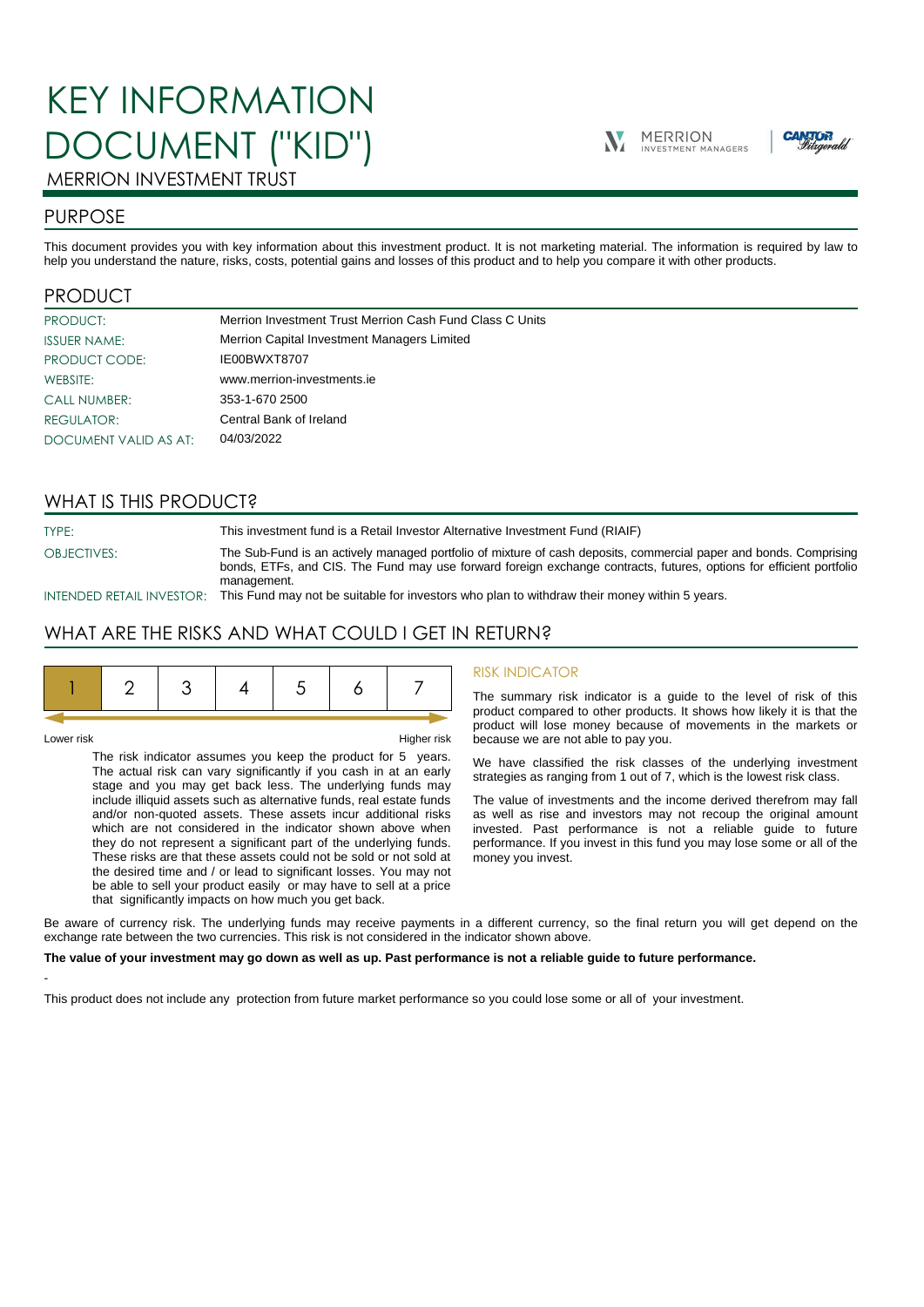#### PERFORMANCE SCENARIOS

Market developments in the future cannot be accurately predicted. The scenarios shown are only an indication of some of the possible outcomes based on recent returns. Actual returns could be lower.

#### INVESTMENT 10000 EUR

| <b>SURVIVAL SCENARIOS</b>  |                                     | 1 YEAR       | 3 YEARS      | 5 YEARS<br><i><b>(RECOMMENDED</b></i><br><b>HOLDING PERIOD)</b> |
|----------------------------|-------------------------------------|--------------|--------------|-----------------------------------------------------------------|
| STRESS SCENARIO            | What might you get back after costs | 9735.09 EUR  | 9 938,08 EUR | 9 920.54 EUR                                                    |
|                            | Average return each year            | $-2.65%$     | $-0.21%$     | $-0.16%$                                                        |
| UNFAVOURABLE SCENARIO      | What might you get back after costs | 9883.34 EUR  | 9688.14 EUR  | 9 502.91 EUR                                                    |
|                            | Average return each year            | $-1.17%$     | $-1.05%$     | $-1.01%$                                                        |
| <b>MODERATE SCENARIO</b>   | What might you get back after costs | 9 911.87 EUR | 9 735.98 EUR | 9 563.22 EUR                                                    |
|                            | Average return each year            | $-0.88%$     | $-0.89%$     | $-0.89%$                                                        |
| <b>FAVOURABLE SCENARIO</b> | What might you get back after costs | 9 937.22 EUR | 9780.86 EUR  | 9620.76 EUR                                                     |
|                            | Average return each year            | $-0.63%$     | $-0.74%$     | $-0.77%$                                                        |

This table shows the money you could get back over the recommended holding period, under different scenarios, assuming that you invest 10000 EUR.

The scenarios shown illustrate how your investment could perform. You can compare them with the scenarios of other products.

The scenarios presented are an estimate of future performance based on evidence from the past, and are not an exact indicator. What you get will vary depending on how the market performs and how long you keep the investment.

## WHAT HAPPENS IF MERRION CAPITAL INVESTMENT MANAGERS LIMITED IS UNABLE TO PAY OUT?

In the unlikely event of a default of the Manager (the manufacturer) – Merrion Capital Investment Managers Ltd.; the sub-fund employs an independent depositary (Northern Trust Fiduciary Services (Ireland) Limited) to hold and register the sub-funds' assets independent of the Manager. For further information on the depositary and the sub-fund structure, please refer to the Merrion Investment Trust Prospectus which can be found at: http://www.merrion-investments.ie/assets/riaifpros.pdf

## WHAT ARE THE COSTS?

#### COSTS OVER TIME

The Reduction in Yield (RIY) shows what impact the total costs you pay will have on the investment return you might get. The total costs take into account one-off, ongoing and incidental costs.

The amounts shown here are the cumulative costs of the product itself, for three different holding periods. They include potential early exit penalties. The figures assume you invest 10,000 EUR. The figures are estimates and may change in the future.

The person selling you or advising you about this product may charge you other costs. If so, this person will provide you with information about these costs, and show you the impact that all costs will have on your investment over time.

| INVESTMENT 10000 EUR            |          | IF YOU CASH IN AFTER 1 YEAR IF YOU CASH IN AFTER 3 YEARS IF YOU CASH IN AFTER 5 YEARS |            |
|---------------------------------|----------|---------------------------------------------------------------------------------------|------------|
| Total costs                     | 63.4 EUR | <b>188.04 EUR</b>                                                                     | 309.81 EUR |
| Impact on return (RIY) per year | $0.63\%$ | 0.63%                                                                                 | $0.63\%$   |

#### COMPOSITION OF COSTS

The table below shows:

\* The impact each year of the different types of costs on the investment return you might get at the end of the recommended holding period.

\* What the different cost categories mean.